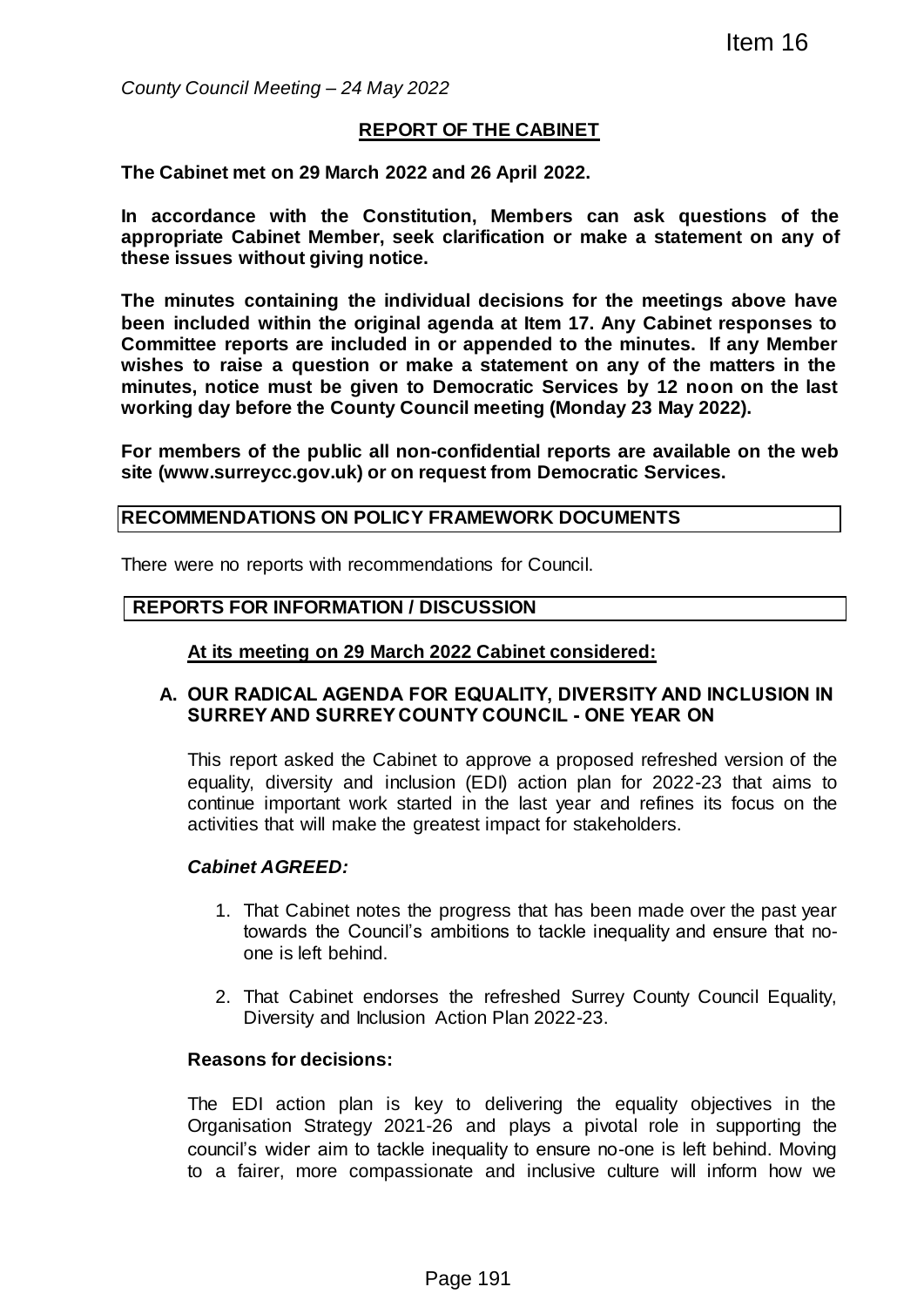develop policy, take decisions and serve all stakeholders so everyone who lives, works and studies in Surrey is supported to thrive.

The updated action plan aims to build on the progress made through the action plan for 2021-22. The focus of the updated plan has been refined to support residents and our workforce with protected characteristics, and those who experience other inequalities (such as socio-economic inequality), to have more opportunities to have improved outcomes.

## **B. ADOPTION OF MOVING TRAFFIC ENFORCEMENT POWERS**

This year, the Department for Transport (DfT) will allow councils in England and Wales to apply for new powers to carry out Moving Traffic Enforcement (MTE). The report set out the background, benefits and issues associated with MTE and recommended that the council applies for these new powers following the process prescribed by the DfT. It also recommended that a procurement process to identify a supplier/enforcement contractor to operate and maintain the infrastructure required commences.

## *Cabinet AGREED:*

- 1. That Cabinet makes an application to the DfT for powers to enforce moving traffic contraventions in accordance with Part 6 of the Traffic Management Act 2004;
- 2. That Cabinet delegates the management of operational policy regarding camera site selection and operation to the Director for Highways and Transport in consultation with the Cabinet Member for Transport and Infrastructure and the divisional member;
- 3. That Cabinet delegates the authority to approve future camera enforcement sites to the Director for Highways and Transport in consultation with the Cabinet Member for Transport and Infrastructure and the divisional member ensuring there is a cost neutral financial case, or if not other identified funding.
- 4. That Cabinet approves the setting of PCNs to be issued with MTE at the higher level (£70) for moving traffic contraventions.
- 5. That Cabinet agrees to receive annual reports on the effectiveness of MTE by the Cabinet Member for Transport and Infrastructure.
- 6. That Cabinet delegates authority to make decisions about the use of any surplus income to the Director for Highways and Transport in consultation with the Cabinet Member for Transport and Infrastructure.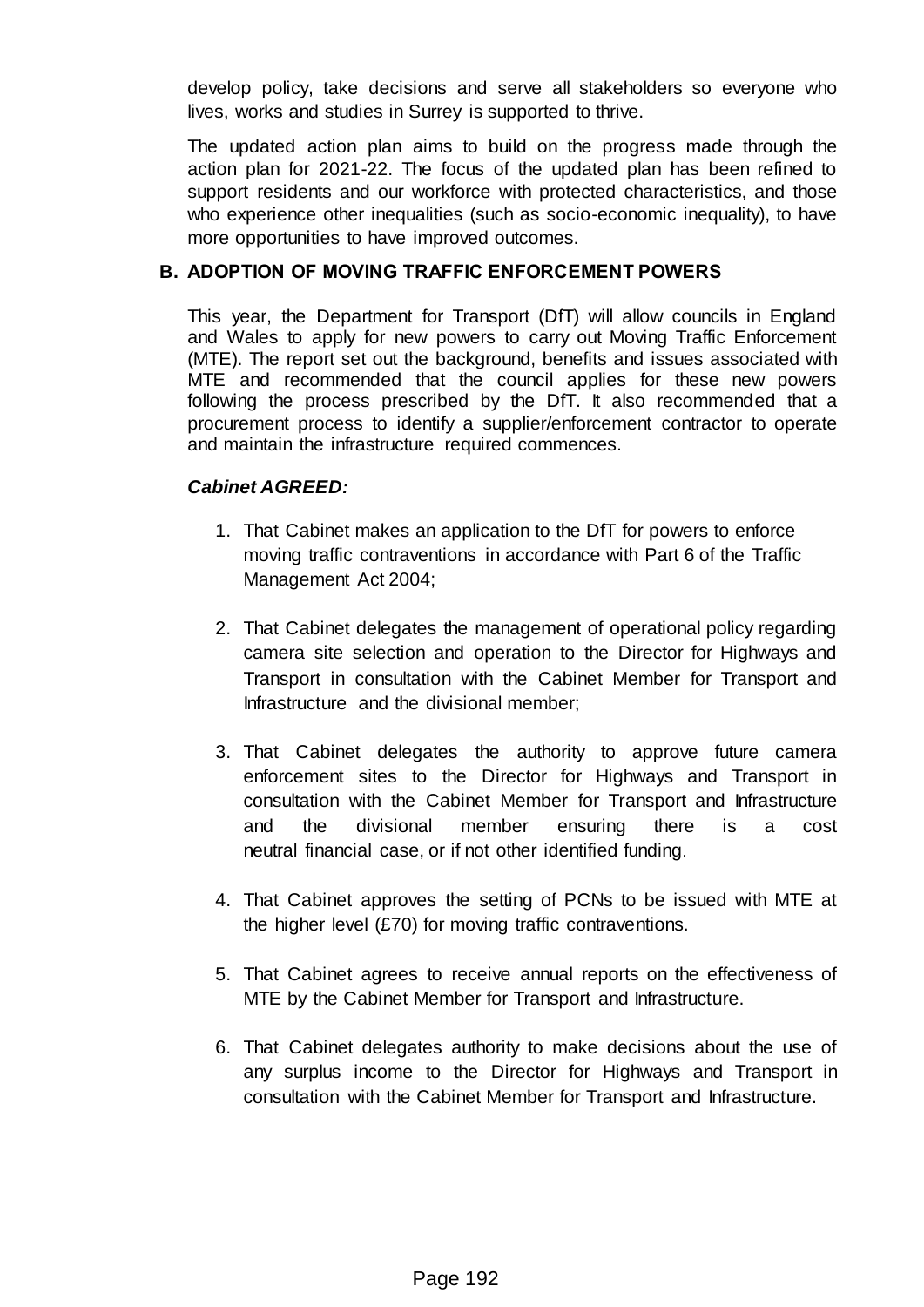7. That Cabinet agrees to begin a procurement process to appoint a supplier for 'Civil Enforcement services' with the outcome being reported back to the Cabinet for approval prior to award.

## **Reasons for decisions:**

The recommendations above will enable the council to help achieve some of its Community Vision 2030 objectives, including that:

- Residents live in clean, safe and green communities, where people and organisations embrace their environmental responsibilities; and
- Journeys across the county are easier, more predictable and safer.

Specifically, traffic enforcement cameras provide an option to make travel and transportation schemes more effective and could be a key tool in helping deliver transportation and environmental objectives to reduce congestion and improve facilities for buses, cycles and pedestrians, particularly vulnerable road users.

# **At its meeting on 26 April 2022 Cabinet considered:**

# **C. A DEVOLUTION DEAL FOR SURREY**

The report outlined the key implications of and opportunities within the Government's Levelling Up White Paper for Surrey, particularly in relation to the devolution framework and a Surrey County Deal. It set out the initial ideas being explored and developed in partnership with others that will form proposals within a County Deal and considers how devolution for Surrey would positively contribute to the council's overarching ambition of No One Left Behind.

# *Cabinet AGREED:*

- 1. That Cabinet supports the approach set out to develop a Devolution Deal for Surrey, to accelerate and better enable work to tackle inequalities in Surrey.
- 2. That Cabinet reaffirms the Council's commitment to ensuring No One is Left Behind and note the strong alignment to the Government's Levelling Up agenda.
- 3. That Cabinet endorses the approach and plan for further engagement with local partners and key stakeholders to support development of a devolution proposal for Surrey.
- 4. That Cabinet supports the intention to engage with the Surrey Delivery Board as a key stakeholder group in developing and shaping a comprehensive devolution deal for the benefit of Surrey's residents, communities, and businesses.
- 5. That Cabinet delegates authority to the Executive Director for Partnerships, Prosperity, and Growth to lead engagement with the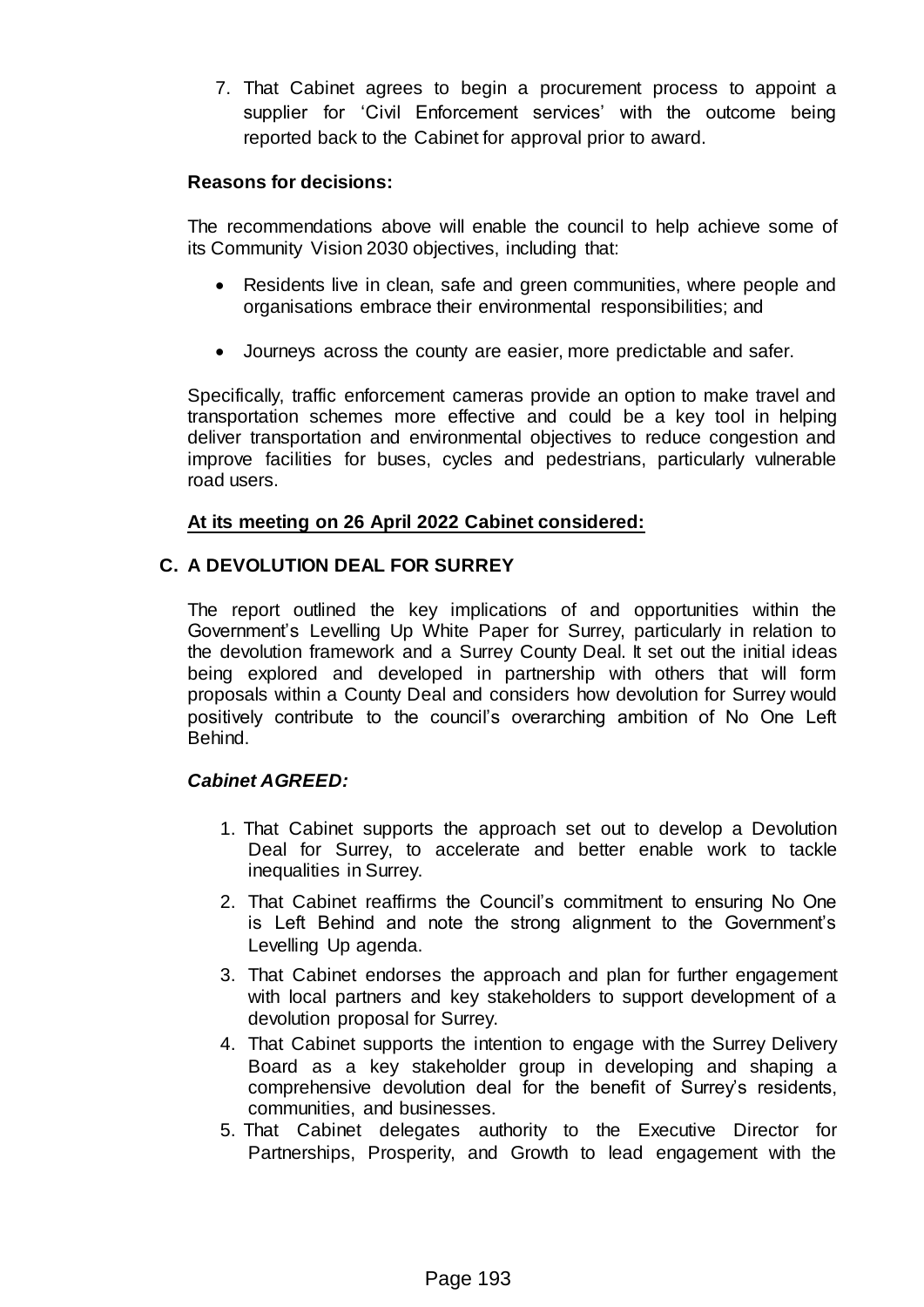Department for Levelling Up, Housing and Communities on the devolution proposal following consideration by Cabinet, and to take other necessary steps in consultation with the Leader of the Council and the Deputy Cabinet Member for Levelling Up.

## **Reasons for decisions:**

The Government's Levelling Up White Paper presents a rare opportunity for the council to pursue a devolution deal for Surrey that will bring new powers, freedoms and flexibilities, better enabling the council to deliver for residents against its organisational priorities and work towards its ambition of No One Left Behind.

## **D. HOME TO SCHOOL/COLLEGE TRAVEL ASSISTANCE POLICY REFRESH**

The report outlines the proposed updates to the Home to School Travel Assistance (H2S TA) policy for children and young people in mainstream schools and pupils attending specialist schools for children with additional needs (SEND). The report sets out the rationale for and the objectives of the changes, the changes being consulted on and the intended outcomes.

# *Cabinet AGREED:*

- 1. That Cabinet notes the impacts and mitigations set out in the Equality Impact Assessment (Annex B)
- 2. That Cabinet notes the outcomes of the engagement with residents and the 28 working day public consultation (Annex C)
- 3. That Cabinet approves changes to the Home to School/College Travel Assistance policy having considered the above documents (set out in paragraphs 11-51)
- 4. That Cabinet approves the revised Home to School/College Travel Assistance policy (Annex D)
- 5. That Cabinet agrees the proposal to produce an enhanced Post 16 Policy Statement and agrees that the Cabinet Member has delegated authority to approve the statement.

## **Reasons for decisions:**

The H2S TA policy sets out the way in which the Council discharges its statutory and discretionary powers and responsibilities in relation to school and college transport assistance available for pupils aged up to 25 years of age, both with and without additional needs. While Surrey County Council will continue to support those who most need help, the Council must manage increasing costs and demand within the overall resources available. The recommendations set out in this report will increase the options for children and young people who qualify for H2S TA, encourage people to use environmentally friendly travel and support independent travel as a means of preparing young people for adulthood.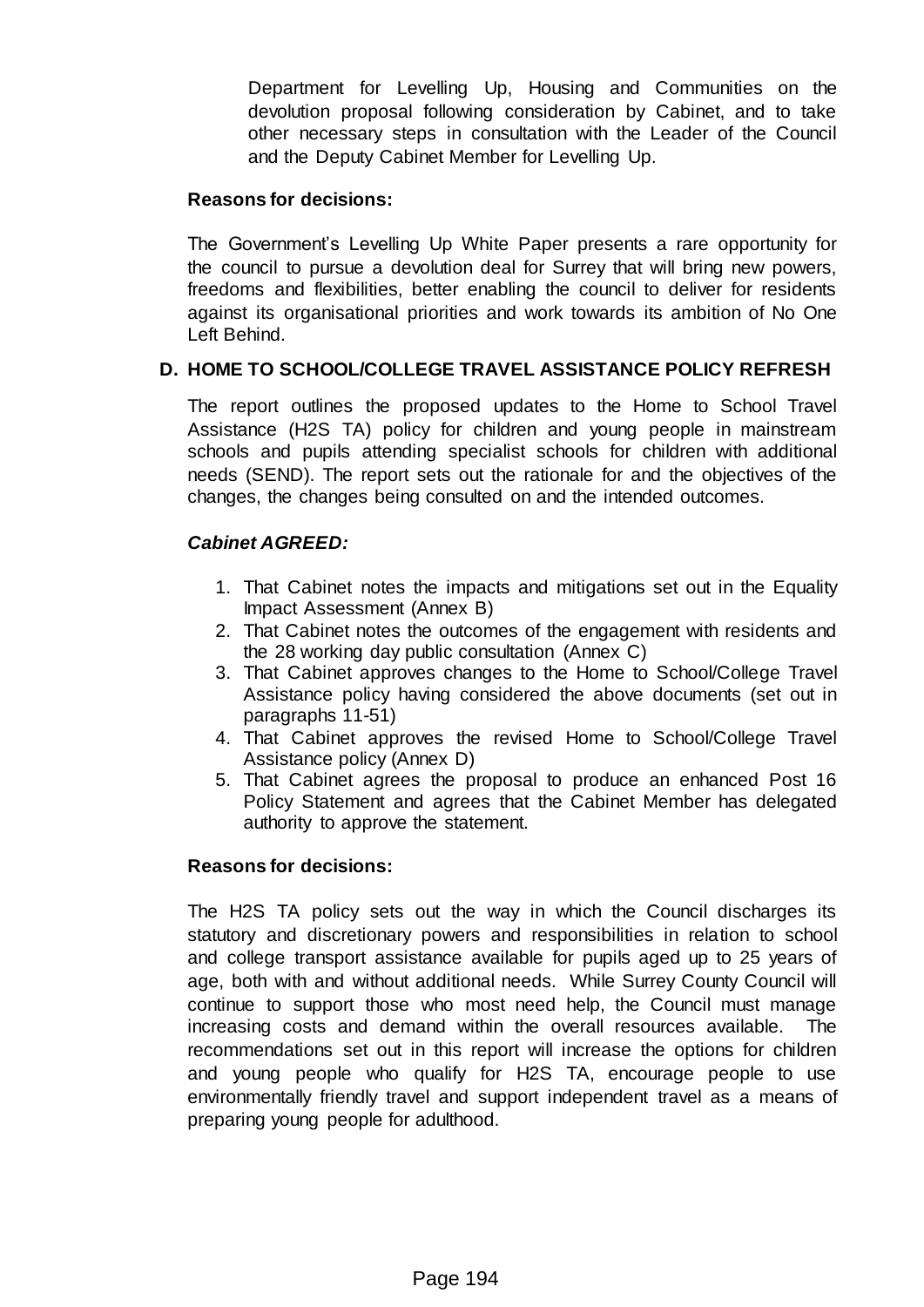# **E. SURREY'S GREENER FUTURES GRANT PROGRAMMES**

This report sought approval for the receipt of a number of specific funds with which Surrey County Council have already been successful, and secondly to get approval for similar decisions for future applications.

## *Cabinet AGREED:*

- 1. That Cabinet approves the receipt of funding into the Council's capital pipeline from Government net zero carbon grant funding programmes, specifically the Public Sector Decarbonisation Scheme (PSDS3) and the Sustainable Warmth Programme (which includes the Green Homes Grant Local Authority Delivery (GHGLAD3) and Home Upgrade Grant (HUG1))
- 2. That Cabinet notes the use of match funding from the approved Corporate Capital Maintenance Programme, subject to the Capital Programme Panel (CPP) approving business cases for individual sites.
- 3. That Cabinet approves the request to competitively procure the Sustainable Warmth Programme and PSDS3 services under separate contracts, in accordance with the Council's Procurement and Contracting Standing Orders.
- 4. That Cabinet approves the receipt of future funding schemes for the purposes of delivery of the Greener Futures ambition, including future tranches of the PSDS schemes and Sustainable Warmth programmes as well as, but not limited to, the schemes included in Annex 1. Receipt of funding will be subject to Capital Programme Panel approval.

## **Reasons for decisions:**

The recommendations in this report will enable the Council to:

- Draw down Government funding of £13.15m. This includes £2.652m from PSDS3 to decarbonise buildings in the SCC estate and schools and £10.5m from the Sustainable Warmth Programme, which includes £8.3m for GHLAD3 and £2.2m for HUG1, which will be used to decarbonise homes of residents on low incomes.
- Be as agile as possible to maximise the attraction of future external grant funding sources.

## **F. QUARTERLY REPORT ON DECISIONS TAKEN UNDER SPECIAL URGENCY ARRANGEMENTS: 15 March 2022 – 13 May 2022**

The Cabinet is required under the Constitution to report to Council on a quarterly basis the details of decisions taken by the Cabinet and Cabinet Members under the special urgency arrangements set out in Standing Order